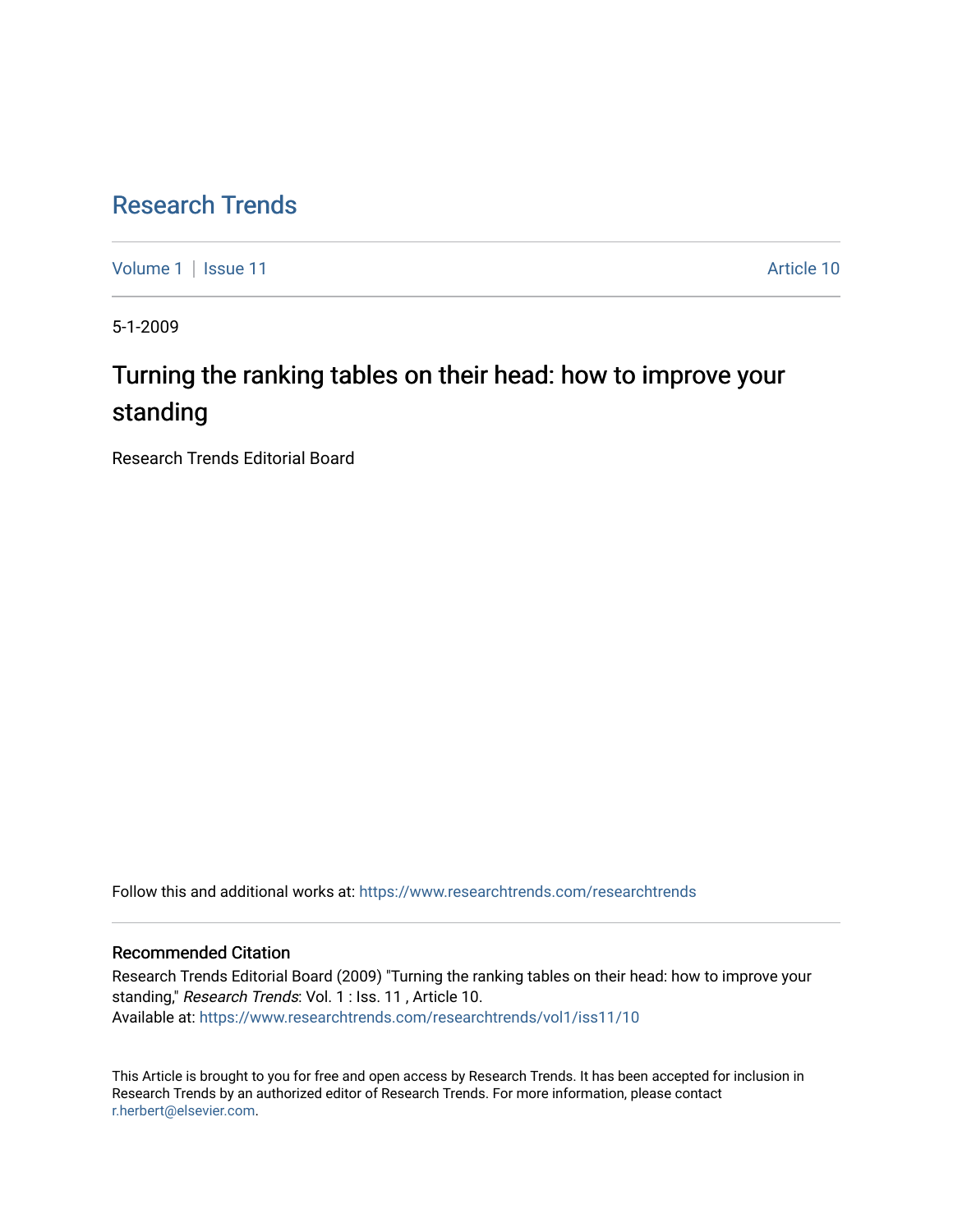# Country trends



# Turning the ranking tables on their head: how to improve your standing

In February 2009, the third International Symposium on University Rankings was held in Leiden, the Netherlands. University rankings were discussed from several perspectives: from the position of the researcher or organization developing the rankings to that of the university dean or provost using the rankings to improve their university's position.

Professor Anthony F.J. van Raan from the Centre for Science and Technology Studies, Leiden University, gave a presentation on the methods used by the various university-ranking systems around the world. For instance, where The Times Higher Education Supplement (THES) bases its analysis on 20% bibliometric input, Shanghai uses 80% and Leiden 100%.

National rankings often also take external inputs, such as average rents for student accommodation in the relevant city, into account. Gero Federkeil, from the Centre for Higher Education Development, explained that some rankings are even bringing their successful alumni into the picture in much the same way that the research community looks at Nobel Prize Laureates. Having a high number of graduates go on to become CEOs at major companies can also be an indicator of quality.

#### What do these rankings mean to a university?

In many of the discussions, the speakers said that rankings should not be used for resource allocation. It would be wonderful if they could be used to predict, navigate and forecast, but this is not yet possible. This is an area where further research and development are needed.

Professor Luke Georghiou, University of Manchester, explained that while universities do try to improve their ranking, it is less clear how the rankings actually influence behavior.

#### Climbing up the rankings

One country that has steadily increased its output and quality of papers in recent years is Finland (see Figures 1 and 2). University administrators are very interested to learn how this remarkable success has been achieved.

Jamo Saarti, Library Director at Kuopio University, Finland, says his university has improved its ranking by focusing on strategic research and supporting this with funding. "Kuopio University has made publishing papers in international and high-quality journals a clear priority, and we have been using bibliometric tools to find out where to publish."



Figure 1: Article output in Finland has been rising steadily for some years.



Figure 2: The average h-index of authors in the country went up by 60% in just five years.

Indeed, analysis of recent articles from the university show that well-cited papers have been published in journals such as Annals of Internal Medicine, Cell, Nature, Nature Genetics, The Lancet and Proceedings of the National Academy of Sciences of the United States of America.

"The management at Kuopio University has used ranking lists as tools in evaluation and we in the library have been very active in acquiring the best possible e-journal collections and promoting the use of these to our researchers," explains Saarti.

He believes that this focus on high-quality publications, coupled with international collaboration, which has been adopted throughout the university, particularly within the natural sci-